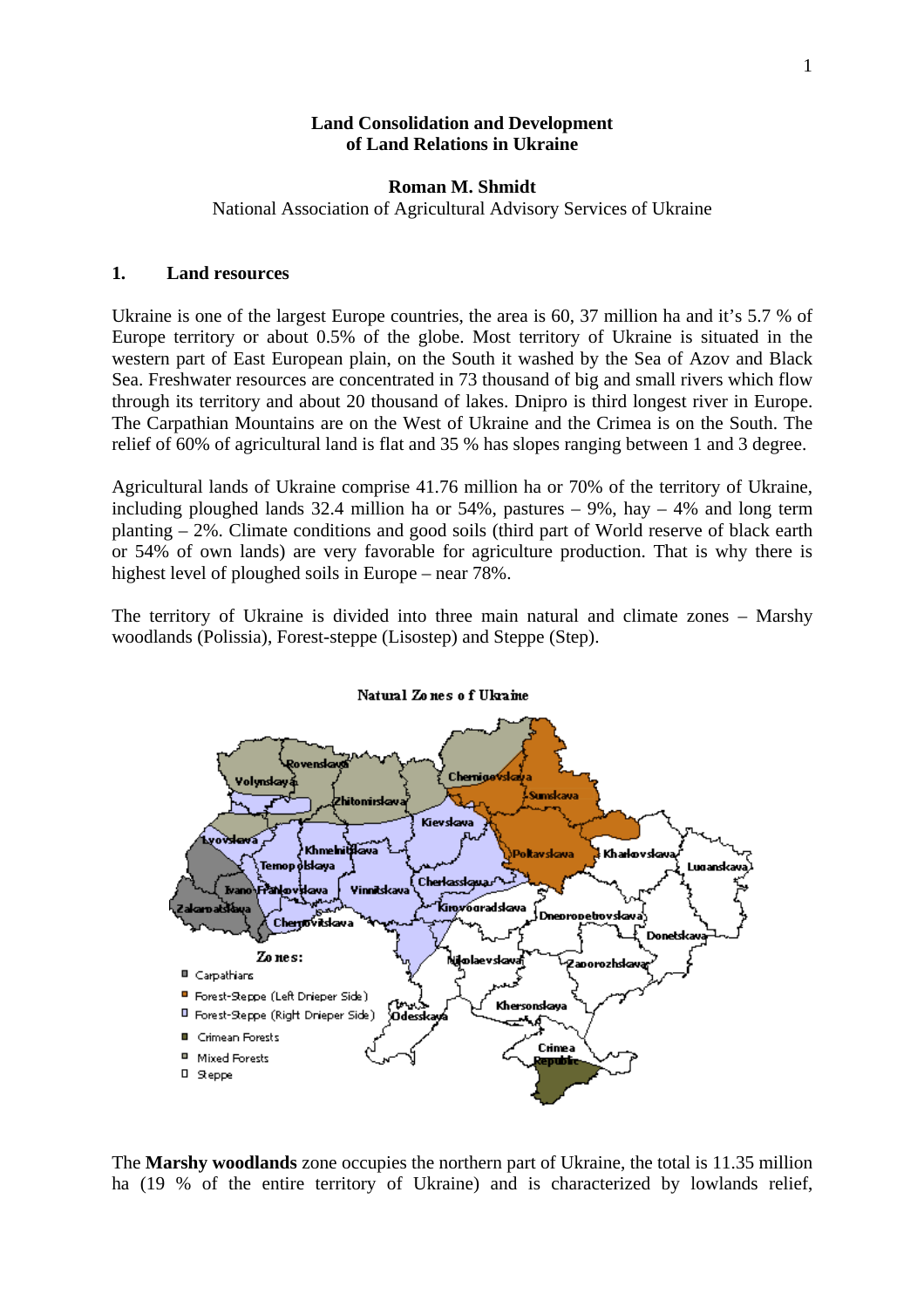continental climate with warm and humid summers and mild winters, Turfy – podzolic soils (75%), woodiness (30%), haymaking – 1.2 million ha and the pasture (0.7 million ha). Ploughed lands occupy 33 % of the entire zone territory (4million ha). This is the main zone for grain production (rye, oats, and buckwheat), technical crops, flax, hop, sugar beets and potato as well as the processing of flax, meat and dairy produce.

The **Forest-steppe** zone is located in central part of Ukraine and its area is 20.2 million ha. It is mainly flat with temperate continental climate, woodiness is insignificant (about 12%), topsoil is quite diverse with an intermittence of podzolic soils and typical black soils. Agricultural lands occupy 70% of the territory including 66% of ploughed lands. The structure of sown areas: winter wheat – more than 30%, corn – 10%, about 8% - barley and pulse crops, more than 10% is devoted to sugar beet and sunflower. Also here is popular meat, diary production and pig production.

The **Steppe zone** includes the entire southern and eastern parts of Ukraine with mainly flat relief (24 million ha) and characterized temperate-continental climate with hot summers and cold winters. 90% of Forest-steppe occupies black earth. This is the zone of maximum plough for Ukraine and about 48% of Ukraine's ploughed land rest on this steppe.

# **2. Rural population**

The population of Ukraine consists of a bit more than 47 million including 32 million (68%) urban and 15 million (32%) in rural areas. The average density of the population of Ukraine is 80 people per square kilometer. Ukraine is the fifth most densely populated country in Europe after Germany, Italy, Great Britain and France and the 21st most populated country in the world. Approximately, seven percent of Europe's population and about one percent of the world population live in Ukraine.

There are more than 28.5 thousand villages, i.e. settlement of permanent populations which provide a rural way of living, in most cases dealing with agriculture production. According to the State Statistic Department here live 15 475 971 of permanent inhabitants. During the process of land reform and agricultural land sharing, 6.8 million of rural inhabitance got land shares and an average size of 4 ha. In the country 0.8 ha of agricultural lands including 0.64 of ploughed lands exist per person.

The structure of the rural population consists of 21% under working age, 29% over working age and 50% at working age. The gender structure of population is: women – 54%, men – 46%. Every fourth employed rural inhabitance has high education.

Far and above any other economic activity, the rural population is mostly engaged in agriculture, forestry and fishery (more than  $55\%$ , including individual farms  $-23\%$ ). Besides that, 15% of rural inhabitance engaged in education and healthcare, 11% in extraction and processing industries and 6% in stock trade. More than 76% of rural population is hired and only about 20% is self-employed mostly on land shares for individual farming.

# **3. Development of land relations**

In presentations during FAO regional workshops on 07-11 March, 2005 in Prague "Possibilities of Land Consolidation in Ukraine: Land (Hypothec) Bank and Land Market in Ukraine" and on 06-07 May, 2005 in Nitra "Forming of Legal Base of Functioning of Land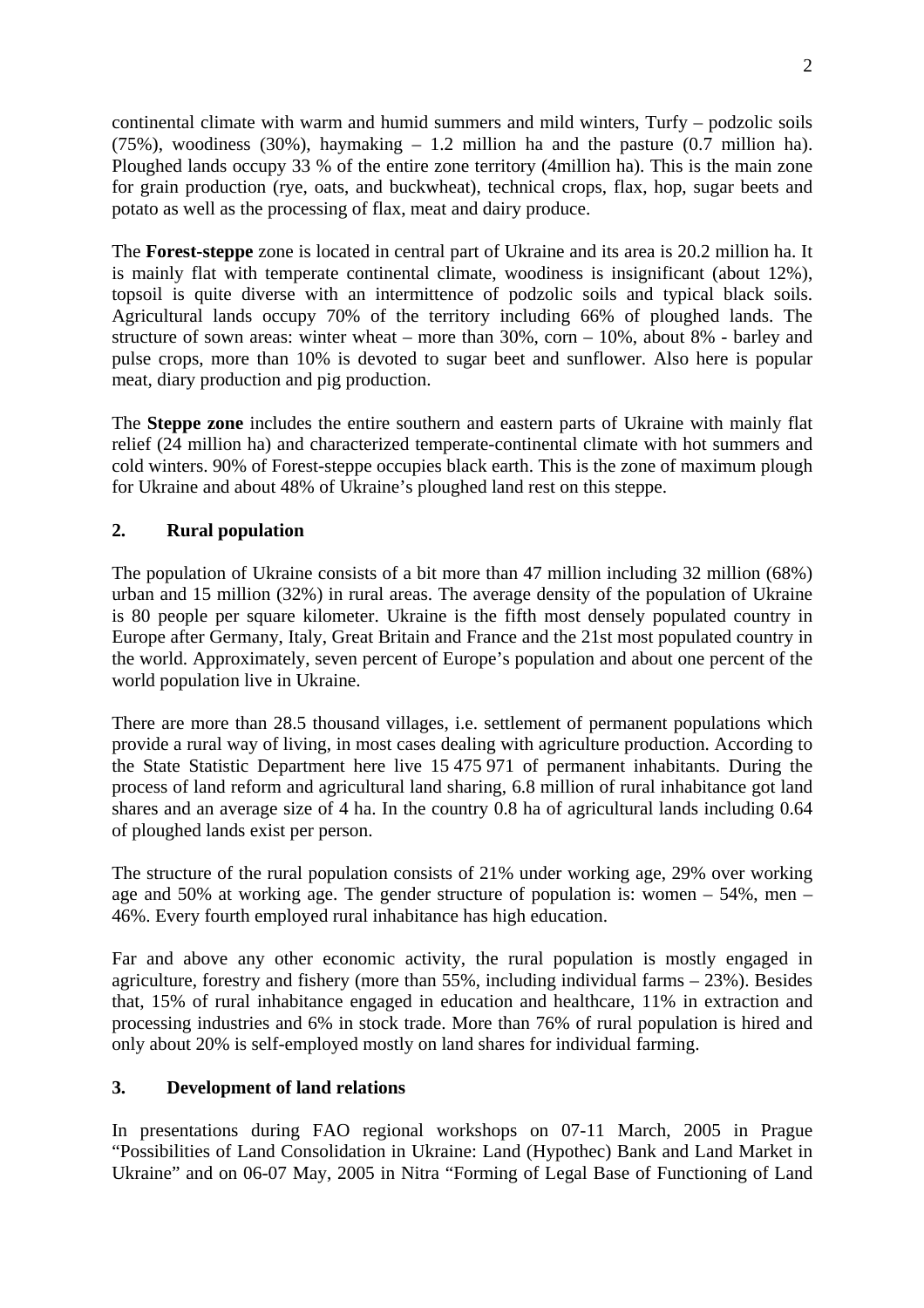Market in Ukraine" we critically estimated the realization of the Land Code by the Government of Ukraine, adopted by the Ukrainian Parliament in 2001 in the context of assigning of institute of private property to rural population, forming of land market, system of hypothec crediting and civilized land relations. I would like to remind you just one phrase from presentation in Prague: "There is no State Policy on land consolidation, but elaboration of such strategy is on time. There are three natural (evolutional) ways of land consolidation:

- 1. Renting of the land by medium farmer enterprises.
- 2. Renting of the land by large farmer enterprises.
- 3. Expanding of small private rural farms due to land shares of their members".

The meaning of this phrase has come to be very important in Ukraine now because of the repeal of legislation from January 01, 2007 of the moratorium for selling and buying of agricultural lands, the creation of the rules on agricultural market. It means the system of registration, hypothec, hypothec crediting and it will speed the process of land resources consolidation and formation of civilized land relations.

What do we have in Ukraine during last year? First of all the active politicization of the community during the president and parliament elections did not have a very good influence on the normative activity of Government, besides it changed twice during last year.

For solving of problems the State Committee of Land Resources of Ukraine prepared the *Draft of State Program of Development of Land Relations in Ukraine for 2006-2015*. The draft of this program was developed according to recommendations of Parliament hearings "Present Condition and Prospects of Development of Land Relations in Ukraine" and was adopted by Decree of Parliament of Ukraine from 22.09.05 No. 2897-IV and Decree of the President of Ukraine "The National Security and Defence Council of Ukraine" from June 29, 2005 "On Condition of Legislation Execution and Measures Concerning rising of Effectiveness of State Policy in the Sphere of Land Relations Regulation, Using and Protection of Land" from 21.11.2005 No. 1643/2005 in accordance to Constitution of Ukraine, Land Code of Ukraine and other legislative acts with aim of realization of state policy on development of market land relations, providing of corresponding measures in the field of land using and protection, implementation of modern automatically system of land cadastre which could guarantied land rights, providing of civilized land market, rising of investment attraction of Ukrainian land use.

Realization of the Program as a system of interconnected organizational, legal, scientific, normative and financial measures should provide the finishing to the country's land reform and also create effective mechanism of regulation of land relations and state management of land resources.

The draft program determines that state policy in the sphere of land relations in Ukraine noted by narrow direction, issues on land reform was not solved in the right way, land monitoring, rising of effectiveness of land resources management and improvement of control on land using and protection.

A result of such state policy was irrational use of land potential, worsening of land conditions, unregulated changes of land functioning character as object of producing in economic system of the market, absence of one system of land protection.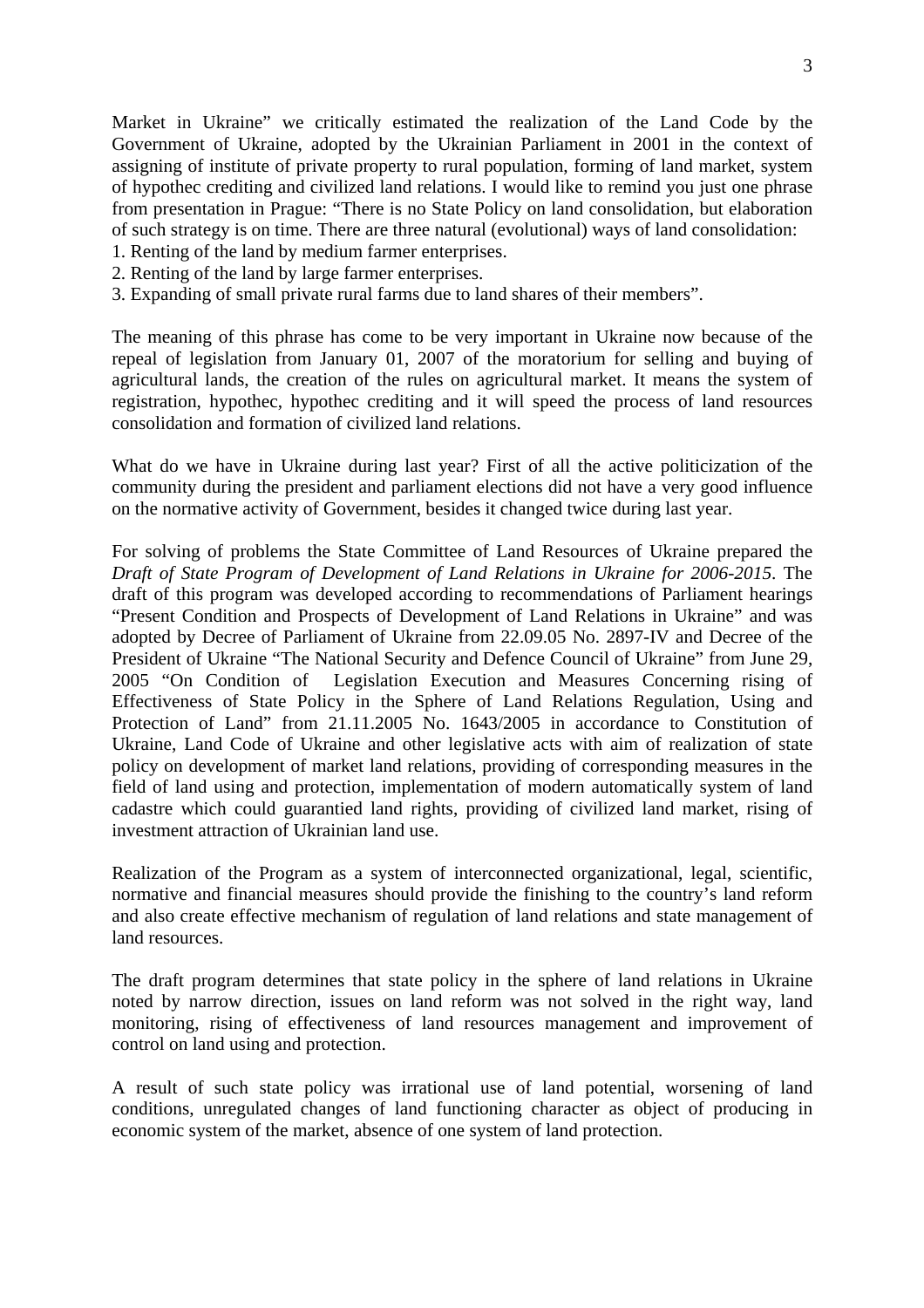According to such conditions, solving the problems of further development of land relations and grounding of optimal state policy in this field should be provided on the base of a program directed approach regarding forming of land using in the way of concentration of scientific and production potential and material and technical financial resources and also coordination of activity of central and local authorities, enterprises, institutions and organizations.

The Program foresees a list of measures and tasks with determination of executors, term of execution and resources of financing.

 Of course there is not time today to inform you in detail about content of this document which is fulfilled by figures, but I would like to comment one of the chapters of the Program which should provide development of land market and its infrastructure.

| Measures and tasks of                                                                               | <b>Executors</b>    | Quantity of financing per years, million UAH |                                                      |                |                       |                |                                                  |             |                                    |                  |             |                            |                |       |
|-----------------------------------------------------------------------------------------------------|---------------------|----------------------------------------------|------------------------------------------------------|----------------|-----------------------|----------------|--------------------------------------------------|-------------|------------------------------------|------------------|-------------|----------------------------|----------------|-------|
| the Program                                                                                         |                     | 2006                                         | 2007                                                 | 2008 2009 2010 |                       |                | stage                                            |             |                                    |                  |             | 2011 2012 2013 2014 2015   | stage          | Total |
| Task 4. TO PROVIDE DEVELOPMENT OF LAND MARKET AND ITS INFRASTRUCTURE                                |                     |                                              |                                                      |                |                       |                |                                                  |             |                                    |                  |             |                            |                |       |
| Organization of land market                                                                         | Total               | 4,06                                         | 20,29 16,23 6,49 1,62 48,69 1,62 1,62 2,03 2,11 2,27 |                |                       |                |                                                  |             |                                    |                  |             |                            | 9,65           | 58,34 |
| infrastructure and system of                                                                        | Ministry of econ.   | 0,61                                         | 3,04                                                 | 2,43           | 0.97 0.24             |                | 7,29                                             |             | $0,24$ 0.24 0.30 0.32              |                  |             | 0.34                       | 1,44           | 8,73  |
| consumers protection                                                                                | Ministry of finance | 0,49                                         | 2,43                                                 | 1.95           | $0,78$ 0,19           |                | 5,84                                             |             | $0,19$ 0,19 0,24                   |                  | $0,25$ 0,27 |                            | 1,14           | 6,98  |
|                                                                                                     | State com. land     | 2,96                                         | 14,82                                                | 11,85 4,74     |                       |                | 1,19 35,56                                       |             | $1,19$ 1,19                        |                  | $1,49$ 1,54 | 1,66                       | 7,07           | 42,63 |
| Elaboration and execution                                                                           | Total               | 12,92                                        | 21,54                                                | 8,62           | 4,31                  | 2,15           | 49,54                                            |             |                                    |                  |             |                            | $\blacksquare$ | 49,54 |
| of state, regional and local                                                                        | Ministry of econ    | 0,90                                         | 1,51                                                 | 0.60           | 0,30                  | 0,15           | 3,46                                             |             |                                    |                  |             |                            |                | 3,46  |
| programs of privatization                                                                           | <b>FDMU</b>         | 1,55                                         | 2,58                                                 | 1,03           | 0,52                  | 0.26           | 5,94                                             |             |                                    | $\overline{a}$   |             |                            |                | 5,94  |
| and development of land                                                                             | Ministry of econ    | 1,16                                         | 1,94                                                 | 0,78           | $0,39$ 0,19           |                | 4,46                                             |             |                                    | $\overline{a}$   |             | ÷,                         |                | 4,46  |
| market                                                                                              | Local budgets       | 9,31                                         | 15,51                                                | 6,21           |                       | $3,10$ 1,55    | 35,68                                            |             |                                    |                  |             |                            |                | 35,68 |
| Supporting in creation of                                                                           | Total               | 0,16                                         | 0,81                                                 | 0,65           | $0,26$ 0.07           |                | 1,95                                             | 0,07        | 0,07                               | $0.08$ 0.08 0.09 |             |                            | 0,39           | 2,34  |
| consulting and realtor                                                                              | State com. land     | 0,05                                         | 0,26                                                 | 0,21           | $0,08$ 0.02           |                | 0,62                                             | $0,02$ 0.02 |                                    | 0,03 0,03 0,03   |             |                            | 0,13           | 0,75  |
| enterprises                                                                                         | Local budgets       | 0,11                                         | 0,55                                                 | 0,44           | $0,18$ 0.05           |                | 1,33                                             |             | $0,05$ 0.05 0.05 0.05 0.06         |                  |             |                            | 0,26           | 1,59  |
| Creation of clarity                                                                                 | Total               | 2,38                                         | 11,89                                                | 9,51           |                       | 3,81 0,95      | 28,54 0,95 0,95                                  |             |                                    | 1,19             | 1,24        | 1,33                       | 5,66           | 34,20 |
| mechanisms on land                                                                                  | State com. land     | 1,81                                         | 9,04                                                 | 7,23           |                       | 2,90 0,72      | $21,70$   0,72   0,72   0,90   0,94              |             |                                    |                  |             | 1,01                       | 4,29           | 25,99 |
| market                                                                                              | State com.inform    | 0,19                                         | 0.95                                                 | 0,76           | 0.30   0.08           |                | 2,28                                             |             | $0.08$ 0.08 0.10 0.10 0.11         |                  |             |                            | 0,47           | 2,75  |
|                                                                                                     | Local budgets       | 0,38                                         | 1,90                                                 | 1,52           | $0,61$ 0,15           |                | 4,56                                             |             | $0,15$ 0,15 0,19 0,20 0,21         |                  |             |                            | 0,90           | 5,46  |
| Creation of national,                                                                               | Total               | 1,00                                         | 4,99                                                 | 3,99           |                       |                | $(1,60)$ 0,40 $(11,98)$ 0,40 0,40 0,50 0,52 0,56 |             |                                    |                  |             |                            | 2,38           | 14,36 |
| regional and local data                                                                             | State com. land     | 0,27                                         | 1,35                                                 | 1,08           | $0,43$ 0,11           |                | 3,24                                             |             | $0,11$ 0,11 0,14 0,14 0,15         |                  |             |                            | 0,65           | 3,89  |
| bases of demand and                                                                                 | Local budgets       | 0,73                                         | 3,64                                                 | 2,91           | $1,17$ 0.29           |                | 8,74                                             |             | $0,29$ 0,29 0,36 0,38 0,41         |                  |             |                            | 1,73           | 10,47 |
| supply on land market                                                                               |                     |                                              |                                                      |                |                       |                |                                                  |             |                                    |                  |             |                            |                |       |
| Implementation of the                                                                               | Total               | 0,09                                         | 0,47                                                 | 0,37           | 0,15 0,04             |                | 1,12                                             |             | $0,04$   0,04   0,05   0,05   0,04 |                  |             |                            | 0,22           | 1,34  |
| system of public discussion                                                                         | State com. land     | 0,07                                         | 0,36                                                 | 0,28           | 0,11 0,03             |                | 0,85                                             |             | $0,03$ 0,03 0,04 0,04 0,03         |                  |             |                            | 0,17           | 1,02  |
| of investment projects on                                                                           | Ministry of econ    | 0,01                                         | 0,04                                                 | 0,03           | 0,01                  | $\blacksquare$ | 0,09                                             |             |                                    |                  |             |                            | $\blacksquare$ | 0,09  |
| territories development                                                                             | Local budgets       | 0.01                                         | 0.07                                                 | 0.06           | 0,03 0,01             |                | 0,18                                             |             | $0,01$ 0,01 0,01 0,01 0,01         |                  |             |                            | 0.05           | 0,23  |
| Elaboration of the order<br>creation and control for<br>priority rights on buying of<br>land shares | Total               | 0,26                                         | 1,31                                                 | 1,05           | $0,42$ 0,11           |                | 3,15                                             |             | $0,11$ 0,11 0,13 0,14 0,14         |                  |             |                            | 0,63           | 3,78  |
|                                                                                                     | Ministry of just.   | 0,11                                         | 0,55                                                 | 0,44           | $0,18$ 0.05           |                | 1,33                                             |             | $0,05$ 0.05 0.05 0.06 0.06         |                  |             |                            | 0,27           | 1,60  |
|                                                                                                     | State com, land     | 0,15                                         | 0,76                                                 | 0,61           | 0,24 0,06             |                | 1,82                                             |             | $0,06$ 0,06 0,08 0,08 0,08         |                  |             |                            | 0,36           | 2,18  |
| Elaboration and                                                                                     | Total               | $\blacksquare$                               | $\overline{a}$                                       | $\blacksquare$ | $\tilde{\phantom{a}}$ | $\overline{a}$ | $\blacksquare$                                   |             | $0,21$ 0,62 1,25 0,83 0,83         |                  |             |                            | 3,74           | 3,74  |
| implementation of special                                                                           | Ministry of econ    |                                              |                                                      |                |                       |                |                                                  |             | $0,07$ 0,19 0,39 0,26 0,26         |                  |             |                            | 1,17           | 1,17  |
| tax regimes according to                                                                            | Ministry of finance | L.                                           | ÷,                                                   | $\blacksquare$ | $\blacksquare$        | $\overline{a}$ | ä,                                               |             | $0,04$ 0,12 0,24 0,16 0,16         |                  |             |                            | 0,72           | 0,72  |
| progress scale for resale of<br>land shares                                                         | State com. land     | L.                                           | ä,                                                   | $\overline{a}$ | $\overline{a}$        | $\overline{a}$ | ä,                                               |             | $0,10$ 0,31 0,62 0,41 0,41         |                  |             |                            | 1,85           | 1,85  |
| Conducting of monitoring of                                                                         | Total               | 3,86                                         | 6,43                                                 | 4,88           |                       |                | $5,14$ 5,40 25,71                                |             | 5,53 5,66 5,78 5,91 6,17           |                  |             |                            | 29,05          | 54,76 |
| land shares market                                                                                  | State com. land     | 3,20                                         | 5,34                                                 | 4,05           | 4,27                  | 4,48           | 21,34                                            |             | 4,59 4,70                          | 4,80             | 4,91 5,12   |                            | 24,12          | 45,46 |
|                                                                                                     | Local budgets       | 0.66                                         | 1,09                                                 | 0.83           | $0.87$ 0.92           |                | 4,37                                             |             |                                    |                  |             | $0,94$ 0.96 0.98 1.00 1.05 | 4,93           | 9,30  |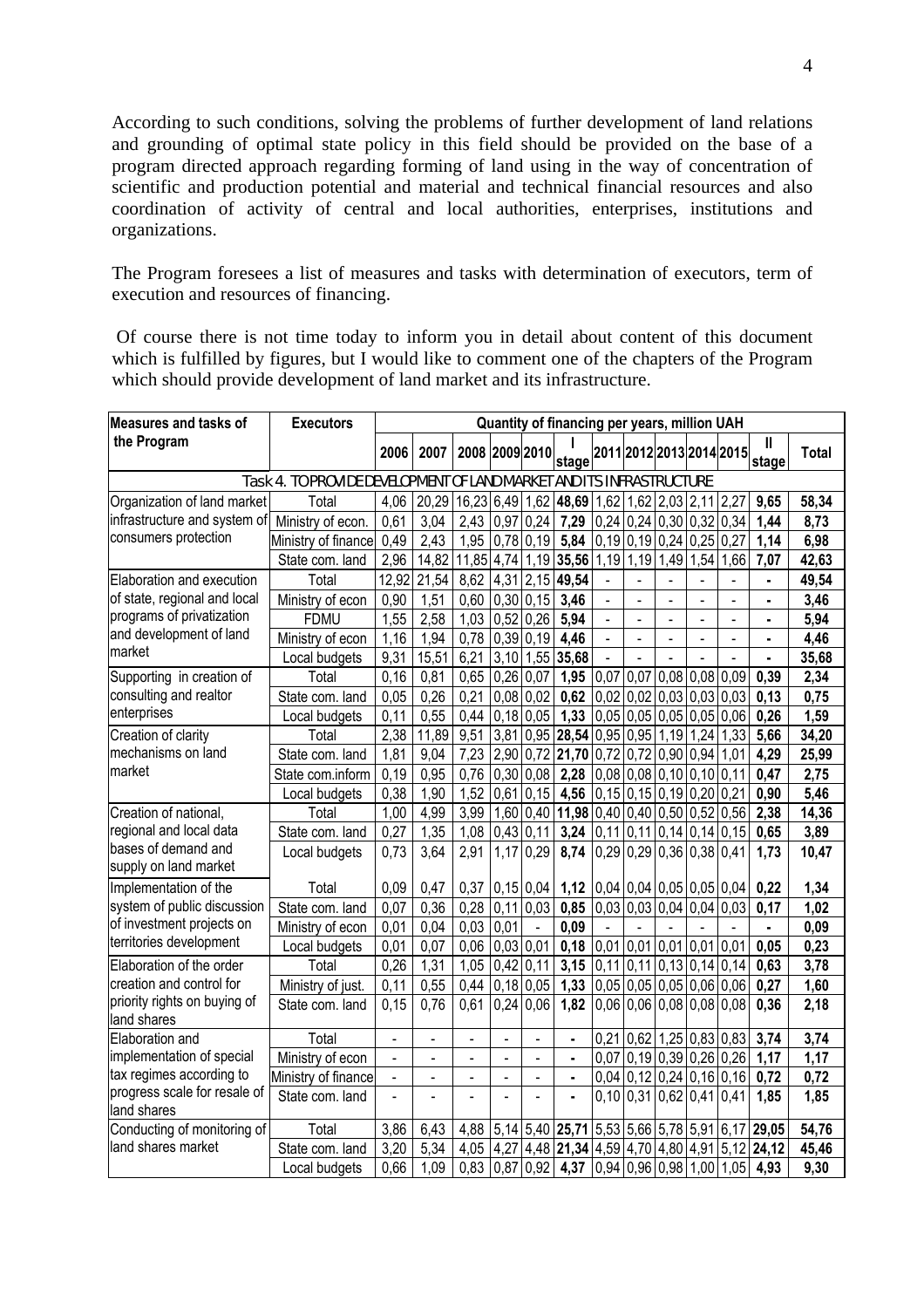| Forming and registering of<br>land shares, circulation of<br>which is limited according<br>to the law    | State com. land | 0,86 | 4,30                                                                          |                  |                | $3,44$   1,38   0,34   10,32   0,34   0,34   0,43   0,45   0,48   2,04     |                            |  |                            |      | 12,36 |
|----------------------------------------------------------------------------------------------------------|-----------------|------|-------------------------------------------------------------------------------|------------------|----------------|----------------------------------------------------------------------------|----------------------------|--|----------------------------|------|-------|
| Consulting of land owners<br>and land users on land<br>market functioning issues                         | Local budgets   | 0,39 | 1,54                                                                          | 1,93             | $2,06$ 2,32    | 8,24 2,57 2,19 1,67 1,54 1,03                                              |                            |  |                            | 9,00 | 17,24 |
| Control on holding of                                                                                    | Total           | 0,33 | 1,65                                                                          |                  |                | 1,32 0,53 0,13 3,96 0,13 0,13 0,17 0,17 0,19                               |                            |  |                            | 0,79 | 4,75  |
| qualification rules to buyers                                                                            | Min.Agro.Policy | 0,22 | 1,11                                                                          |                  |                | $0,88$   0,36   0,09   2,66   0,09   0,09   0,11   0,11   0,13             |                            |  |                            | 0,53 | 3,19  |
| of land shares which are<br>intended for agricultural<br>production                                      | State com, land | 0,11 | 0,54                                                                          | 0,44             | $0,17$ 0,04    | 1,30                                                                       |                            |  | $0,04$ 0,04 0,06 0,06 0,06 | 0,26 | 1,56  |
| Creation of normatives                                                                                   | Total           | 0,09 | 0,43                                                                          | $0,34$ 0,14 0,03 |                | 1,03                                                                       | $0.03$ 0.03 0.04 0.04 0.07 |  |                            | 0,21 | 1,24  |
| concerning minimal sizes of                                                                              | Min.Agro.Policy | 0,06 | 0,29                                                                          | $0,23$ 0.09 0.02 |                | $0,69$   0,02   0,02   0,03   0,03   0,05                                  |                            |  |                            | 0,15 | 0,84  |
| agricultural lands and land<br>using and its control                                                     | State com. land | 0,03 | 0,14                                                                          | 0,11             | $0.05 \, 0.01$ | $0,34$   0,01   0,01   0,01   0,01   0,02                                  |                            |  |                            | 0,06 | 0,40  |
| Social regulation of                                                                                     | Total           | 0,22 | 1,12                                                                          | 0,89             | $0,36$ $0,09$  | <b>2,68</b> $\big  0.09 \big  0.09 \big  0.11 \big  0.12 \big  0.12 \big $ |                            |  |                            | 0,53 | 3,21  |
| meliorated lands circulation                                                                             | Min.Agro.Policy | 0,15 | 0,75                                                                          | $0,60$ 0.24 0.06 |                | $1,80$   0,06   0,06   0,07   0,08   0,08                                  |                            |  |                            | 0,35 | 2,15  |
|                                                                                                          | StateCom.Water. | 0,03 | 0,15                                                                          | $0,12$ 0,05 0,01 |                | $0,36$   0,01   0,01   0,01   0,02   0,02                                  |                            |  |                            | 0,07 | 0,43  |
|                                                                                                          | State com. land | 0,04 | 0,22                                                                          | 0,17             | 0,07 0,02      | $0,52$   0,02   0,02   0,03   0,02   0,02                                  |                            |  |                            | 0,11 | 0,63  |
| Supporting creation of rural<br>companies on regulation of<br>circulation of agricultural<br>land shares | Local budgets   | 0,20 | 0,78                                                                          | 0,98             | $1,04$ 1,17    | 4,17                                                                       |                            |  | 1,30 1,11 0,85 0,78 0,53   | 4,57 | 8,74  |
| Creation and functioning of                                                                              | Total           |      | 2,59   12,95   10,36   4,14   1,04   31,08   1,04   1,04   1,30   1,35   1,44 |                  |                |                                                                            |                            |  |                            | 6,17 | 37,25 |
| land exchanges                                                                                           | State com. land | 0,83 | 4,14                                                                          |                  |                | $3,32$   1,32   0,33   9,94   0,33   0,33   0,42   0,43   0,46             |                            |  |                            | 1,97 | 11,91 |
|                                                                                                          | Local budgets   | 1,76 | 8,81                                                                          |                  |                | 7,04   2,82   0,71   21,14   0,71   0,71   0,88   0,92   0,98   4,20       |                            |  |                            |      | 25,34 |

According to earlier papers at the Prague and Nitra workshops concerning the necessity of creating information and advisory system on land market subjects, the draft of remaining Program foresees financing of measures on "consulting of land owners and land users on functioning of land market issues"until 2015 in sum 17.24 million UAH. This measures of the Program corresponds with the draft of the State Target Program of Agricultural Advisory Activity for 2006-2009, Conception of which was adopted by Government Decree No. 210-p from 20.06.2005 according to the Law of Ukraine "On Agricultural Advisory Activity" No. 1807-IV from 17.06.2004.

One of the most important measures of task 4 of this Program are:

- organization of infrastructure of land market and system of rights protection of land market subjects (58.34 million UAH);
- supporting in creation of consulting and realtor enterprises (2.34 million UAH);
- creation of clarity mechanisms on land market (34.20 million UAH);
- creation of national, regional and local data bases of demand and supply on land market (1.34 million UAH);
- implementation of the system of public discussion of investment projects concerning territories development (14.36 million UAH);
- conducting of land shares market monitoring (54.76 million UAH);
- supporting creation of rural companies on regulation of circulation of agricultural land shares (8.74 million UAH);
- creation and functioning of land exchanges (37.25 million UAH) etc.